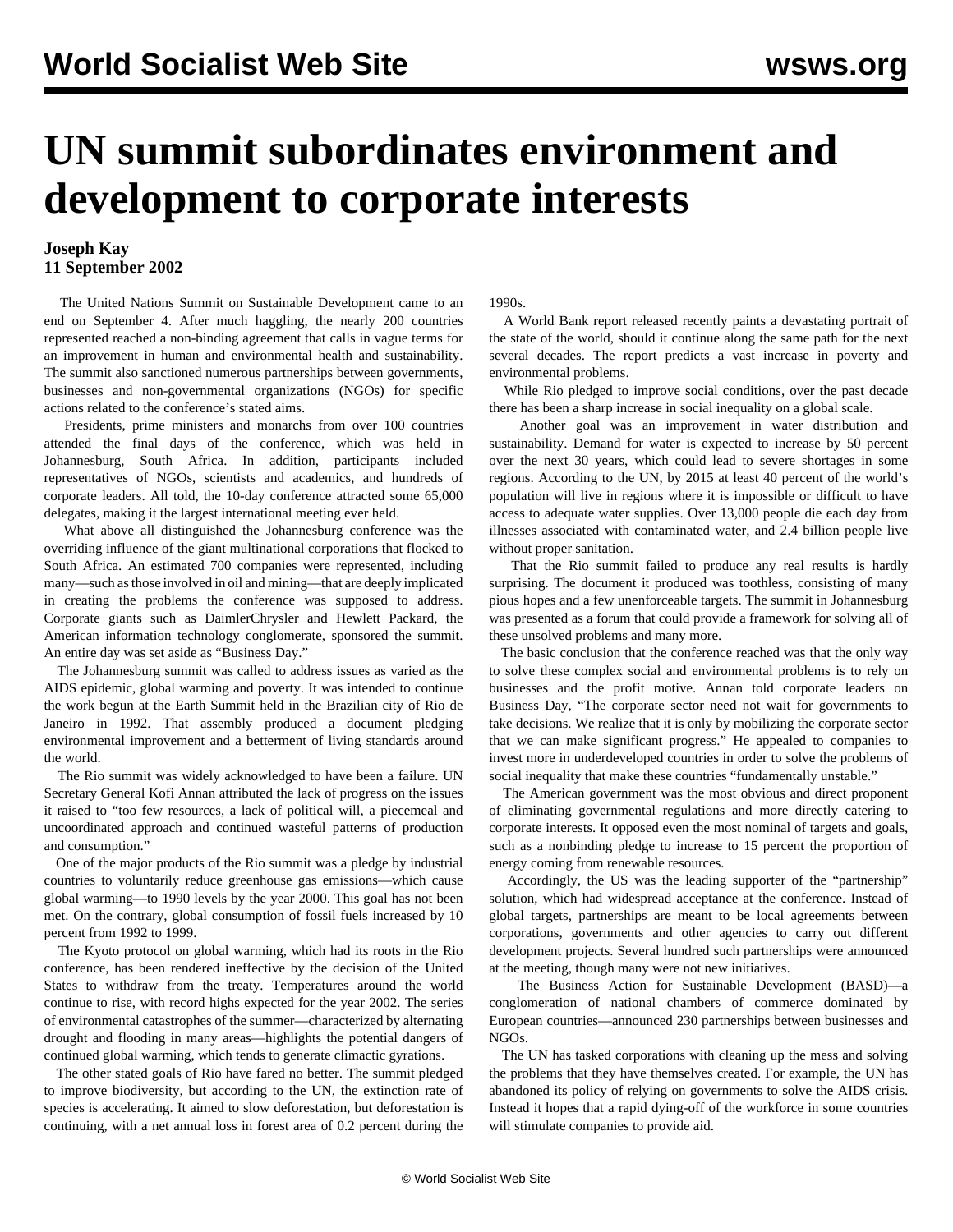political reforms that open http economies to foreign capital.

Echoing these conceptions, the *New York Times*, in its summit published September 6, made the bald and absurd assertion that "AIDS will be conquered only with the help of drug companies." In fact, the giant pharmaceutical companies have been principally responsible for the lack of widespread access in large parts of the world to inexpensive AIDS medication.

 Other partnerships include an agreement between the French water company Suez and the municipal authority of the South African city of Queenstown. The company hopes to privatize the local water supply and make a profit. Other schemes along these lines have sharply increased water prices, exacerbating the problem of scarcity for the majority of the population.

 In addition to the general promotion of business interests, the summit was characterized by the sharp divisions between its main participants. These two factors combined to create a final document even more vague and toothless than that which emerged from Rio.

 These divisions were especially pronounced on the question of global warming and alternative energy sources. European oil companies, such as BP and Shell, as well as BASD, have advocated renewable energy targets. BP is the world's largest producer of photovoltaic cells used in producing solar power, and Shell is heavily invested in wind farms. The European Union (EU) promoted a plan at the summit that called for 15 percent of the world's energy to be produced from renewable non-carbon sources by 2010.

 American energy producers have traditionally been much more closely tied to oil, and the Bush administration itself has numerous ties to the oil industry. Moreover, the Bush administration has consistently opposed any international treaties that place constraints on American corporations, even nonbinding agreements such as those drawn up in Johannesburg.

 Together with Canada, Australia, Japan and the OPEC countries, the US adamantly opposed any mention of specific targets for renewable energy production. The final document merely called for the world to develop "advanced, cleaner, more efficient, affordable and cost-effective energy technologies, including fossil-fuel technologies as well as renewable energy technologies." It advocated "action, where appropriate" to "phase out" subsidies that support oil production, "taking fully into account the specific conditions and different levels of development" of the participating countries.

 The EU traded its abandonment of energy targets for an agreement with the US to halve by 2015 the number of people worldwide without access to basic sanitation. No provision was included to enforce this goal. A similar agreement was made to manage production of chemicals to minimize their adverse effects on human health and the environment by 2020.

 The conference decided not to include multilateral accountability rules for corporations operating in underdeveloped countries. Such rules had been sharply opposed by businesses in the US and Europe. Neither did they have the support of leaders from underdeveloped countries, who benefit from the exploitation of resources and labor in their own countries.

 The US and European governments were united in opposition to a provision calling for cuts in agricultural subsidies. Such reductions would threaten domestic agribusiness profits by cheapening imports from underdeveloped countries. Farmers in wealthy countries receive hundreds of millions of dollars in agricultural subsidies annually—the bulk of which go to agribusiness concerns—a policy that is devastating for small economies that rely on the export of primary agricultural goods. The EU also opposed eliminating subsides for industries such as commercial fishing that threaten certain natural resources, though the final document contained a vague commitment to restoring depleted fisheries by 2015.

 On foreign aid, the developed countries resisted calls by "Third World" countries to increase the amount provided and eliminate restrictions. The US, in particular, has insisted that any aid be tied to economic and

 The conditions in which the conference was held highlighted the fact that it was tailored to the interests of a financial and corporate oligarchy, whose profit requirements took precedence over social and environmental problems that affect the world's population. The summit was held in Sandton, one of the richest suburbs of Johannesburg. Political and corporate leaders were provided with the most lavish accommodations. The conditions of Sandton contrast sharply with those of the adjacent areas of the city, such as Alexandra, characterized by tin shacks and open sewers.

 The conference itself generated an enormous amount of waste. An attempt to raise funds to counter the environmental impact of holding the conference fell dismally short of its goal.

 Conference delegates were protected by 27,000 police officers, who were employed to control the severely restricted protests staged by different activist groups and local political organizations on August 31. Only those granted permission by the South African government were allowed to participate. Shoulder-to-shoulder riot police were in place to seal the protestors from conference participants, with water cannon and armored vehicles on hand, if needed.

 The protests provided a hint of the extensive opposition that exists to the pro-business policies promoted at the conference. One demonstrator was quoted as asking, "What is the summit doing for us? It is providing for the rich, not the poor."

 Placards denounced Bush as a "toxic Texan," while others opposed American plans for a war in Iraq. The protestors submitted a memo to the conference demanding land, jobs and clean drinking water for everyone.

 Police broke up an earlier rally staged by the Landless People's Movement, a local political organization demanding land reform. Over 70 people were arrested. When US Secretary of State Colin Powell spoke at the end of the conference, he was interrupted for several minutes by hecklers.

 Several NGOs condemned the pro-business orientation of the conference. Charles Secrett, director of the Friends of the Earth, said, "The Earth Summit should have been about protecting the environment and fighting poverty and social destruction. Instead it has been hijacked by free market ideology, by a backward looking US administration and by global corporations that keep reactionary politicians in business." The environmental organization Greenpeace and anti-poverty group Oxfam were invited to join in conference negotiations, but both ended up pulling out in protest.

 However, none of these organizations offer a viable perspective to oppose the pro-business positions expressed at the summit. All base their perspective on pressuring one or another section of corporations or national governments. During the conference, Greenpeace joined forces with the World Business Council for Sustainable Development, which includes polluters such as Shell, Monsanto and the mining giant RTZ. In line with sections of European industry, they called for an "international framework" to counter global warming.

 While denouncing the United States, many of these organizations bemoaned the fact that the Europeans did not stand up for real solutions, presumably along the lines of the Rio Earth summit. They based themselves largely on the hope that European governments would acquire some backbone and fight for international accountability and binding frameworks. NGOs have pledged to renew their campaign for such a binding agreement at the World Trade Organization (WTO) meeting next year.

 The results of the Johannesburg summit provide further proof that this perspective is hopelessly utopian. If anything, the WTO is more openly subservient to the interests of global corporations than the UN. Nor is the EU more interested than the US in serious steps to eradicate poverty or improve the environment, as is evident from its position on agricultural